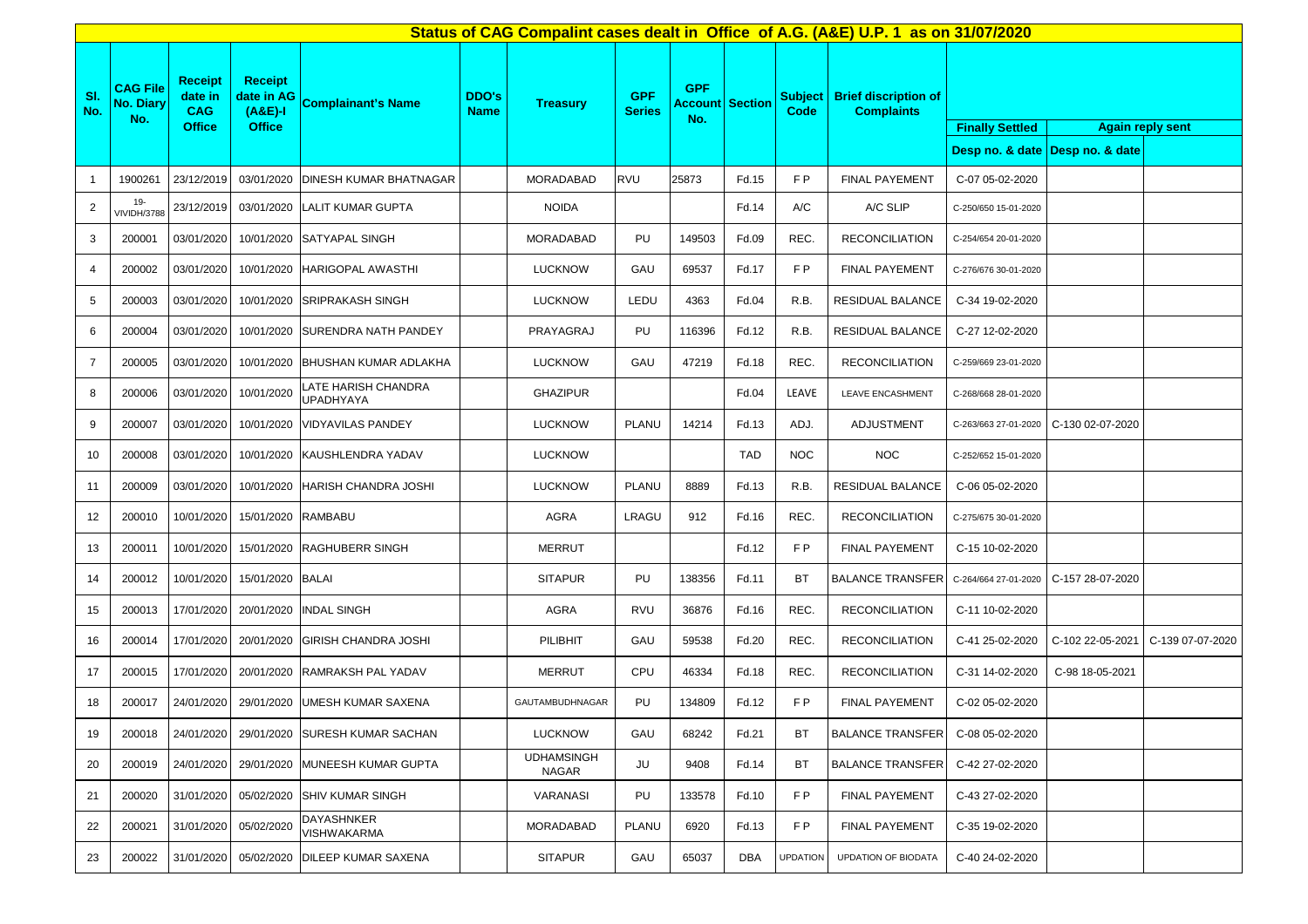| 24 | 200023 | 14/02/2020 |                    | 24/02/2020 GIRIJA SHANKER                    | <b>JHANSI</b>                       | LEU          | 10132  | Fd.07 | BT        | <b>BALANCE TRANSFER</b> | C-52 17-03-2020  | C-151 17-07-2020 |  |
|----|--------|------------|--------------------|----------------------------------------------|-------------------------------------|--------------|--------|-------|-----------|-------------------------|------------------|------------------|--|
| 25 | 200024 | 14/02/2020 | 24/02/2020         | RAMMURTI KANAUJIYA                           | <b>FATEHPUR</b>                     | PU           | 130439 | Fd.12 | R.B.      | RESIDUAL BALANCE        | C-72 30-04-2020  |                  |  |
| 26 | 200025 | 14/02/2020 |                    | 24/02/2020 VISHESHWAR DAYAL YADAV            | ALLAHABAD                           | PU           | 13394  | Fd.12 | R.B.      | RESIDUAL BALANCE        | C-62 22-04-2020  |                  |  |
| 27 | 200026 | 14/02/2020 |                    | 24/02/2020 VINOD KUMAR JAIN                  | ALIGARH                             | <b>RVU</b>   | 40302  | Fd.16 | REC.      | <b>RECONCILIATION</b>   | C-82 04-05-2020  |                  |  |
| 28 | 200027 | 14/02/2020 |                    | 24/02/2020 KHACHERMAL                        | <b>MATHURA</b>                      | RVU          | 8590   | Fd.15 | FP.       | FINAL PAYEMENT          | C-87 08-05-2020  |                  |  |
| 29 | 200028 | 14/02/2020 |                    | 24/02/2020 VINOD KUMAR TOMAR                 | AGRA                                | RVU          | 45961  | Fd.16 | REC.      | <b>RECONCILIATION</b>   | C-54 17-03-2020  |                  |  |
| 30 | 200029 | 25/02/2020 | 03/03/2020 SUBHASH |                                              | MUZAFFARNAGAR                       | <b>RVU</b>   | 32702  | Fd.15 | F P       | <b>FINAL PAYEMENT</b>   | C-84 06-05-2020  |                  |  |
| 31 | 200030 | 25/02/2020 | 03/03/2020         | <b>VIRENDRA KUMAR SINGH</b>                  | MATHURA                             | STU          | 10603  | Fd.06 | REC.      | <b>RECONCILIATION</b>   | C-68 27-04-2020  |                  |  |
| 32 | 200031 | 25/02/2020 |                    | 03/03/2020 PRATAP SINGH                      | MATHURA                             | CPU          | 50893  | Fd.21 | FP        | <b>FINAL PAYEMENT</b>   | C-78 30-04-2020  |                  |  |
| 33 | 200032 | 25/02/2020 |                    | 03/03/2020 VIRENDRA KUMAR                    | <b>LUCKNOW</b>                      | GAU          | 63889  | Fd.17 | REC.      | <b>RECONCILIATION</b>   | C-69 27-04-2020  |                  |  |
| 34 | 200033 | 25/02/2020 | 03/03/2020         | SANJEEV KUMAR GAUTAM                         | HARIDWAR,                           | GAU          | 74336  | Fd.20 | REC.      | <b>RECONCILIATION</b>   | C-66 22-04-2020  |                  |  |
| 35 | 200034 | 25/02/2020 |                    | 03/03/2020 LATE VINEET KUMAR DIXIT           | <b>FIROZABAD</b>                    | <b>COEDU</b> | 17173  | Fd.04 | REC.      | <b>RECONCILIATION</b>   | C-60 19-03-2020  |                  |  |
| 36 | 200035 | 25/02/2020 |                    | 03/03/2020 MALKHAN SINGH                     | <b>TEHRI GARWAL</b>                 | <b>COEDU</b> | 2395   | Fd.04 | BT        | <b>BALANCE TRANSFER</b> | C-65 22-04-2020  |                  |  |
| 37 | 200036 | 25/02/2020 | 03/03/2020         | JITENDRA KUMAR GERG                          | <b>MERRUT</b>                       | LEDU         | 5446   | Fd.05 | FP.       | <b>FINAL PAYEMENT</b>   | C-73 30-04-2020  |                  |  |
| 38 | 200037 | 25/02/2020 | 03/03/2020         | NIRANJAN PRASAD<br>SRIVASTAVA                | <b>BAHRAICH</b>                     | <b>RVU</b>   | 28683  | Fd.16 | REC.      | <b>RECONCILIATION</b>   | C-53 17-03-2020  | C-154 22-07-2020 |  |
| 39 | 200038 | 25/02/2020 |                    | 03/03/2020 CHAVI LAL SUMAN                   | LALITPUR                            | JEDU         | 2751   | Fd.05 | REC.      | <b>RECONCILIATION</b>   | C-51 16-03-2020  |                  |  |
| 40 | 200039 | 13/03/2020 | 18/03/2020         | <b>ANIL KUMAR</b>                            | <b>LUCKNOW</b>                      | <b>RTU</b>   | 6834   | Fd.14 | F P       | <b>FINAL PAYEMENT</b>   | C-49 13-03-2020  |                  |  |
| 41 | 200040 | 13/03/2020 |                    | 18/03/2020 LATE BHAGWAN DAS                  | <b>JHANSI</b>                       | <b>RVU</b>   | 29063  | Fd.15 | F P       | <b>FINAL PAYEMENT</b>   | C-80 30-04-2020  |                  |  |
| 42 | 200041 | 13/03/2020 |                    | 18/03/2020 BHANU PRATAP SINGH                | <b>SULTANPUR</b>                    | <b>FEDU</b>  | 2655   | Fd.03 | REC.      | <b>RECONCILIATION</b>   | C-86 06-05-2020  |                  |  |
| 43 | 200042 | 13/03/2020 | 18/03/2020         | <b>PRATAP SINGH BHADAURIYA</b>               | JHANSI                              | GAU          | 71545  | Fd.21 | R.B.      | RESIDUAL BALANCE        | C-79 30-04-2020  |                  |  |
| 44 | 200043 | 13/03/2020 |                    | 18/03/2020 SMT. MANJU RANI SHARMA            | <b>MATHURA</b>                      | <b>STEXU</b> | 9340   | Fd.06 | R.B.      | RESIDUAL BALANCE        | C-93 13-05-2020  |                  |  |
| 45 | 200044 | 13/03/2020 |                    | 18/03/2020 HARPAL SINGH                      | <b>JP</b><br>AMROHA<br><b>NAGAR</b> | <b>BEDU</b>  | 5333   | Fd.05 | F P       | <b>FINAL PAYEMENT</b>   | C-83 04-05-2020  |                  |  |
| 46 | 200045 |            |                    | 13/03/2020   18/03/2020   RAJENDRA PAL SINGH | <b>GONDA</b>                        | PU           | 62784  | Fd.10 | R.B.      | RESIDUAL BALANCE        | C-94 13-05-2020  |                  |  |
| 47 | 200046 | 13/03/2020 | 18/03/2020         | <b>SANJAY BABU</b>                           | <b>MERRUT</b>                       | CPU          | 56576  | Fd.18 | <b>BT</b> | <b>BALANCE TRANSFER</b> | C-76 30-04-2020  |                  |  |
| 48 | 200047 | 13/03/2020 | 18/03/2020         | <b>RAMESH CHANDRA</b>                        | <b>BASTI</b>                        | LRGU         | 2434   | Fd.15 | REC.      | <b>RECONCILIATION</b>   | C-92 12-05-2020  |                  |  |
| 49 | 200048 | 19/03/2020 | 24/04/2020         | <b>VIRENDRA PAL</b>                          | BARABANKI                           | <b>PLANU</b> | 6635   | Fd.13 | F P       | <b>FINAL PAYEMENT</b>   | C-101 22-05-2021 | C-143 16-07-2020 |  |
| 50 | 200050 | 29/04/2020 | 26/05/2020         | <b>KRISHNA</b>                               | JHANSI                              | LRJU         | 1761   | Fd.15 | FP.       | FINAL PAYEMENT          | C-109 08-06-2021 |                  |  |